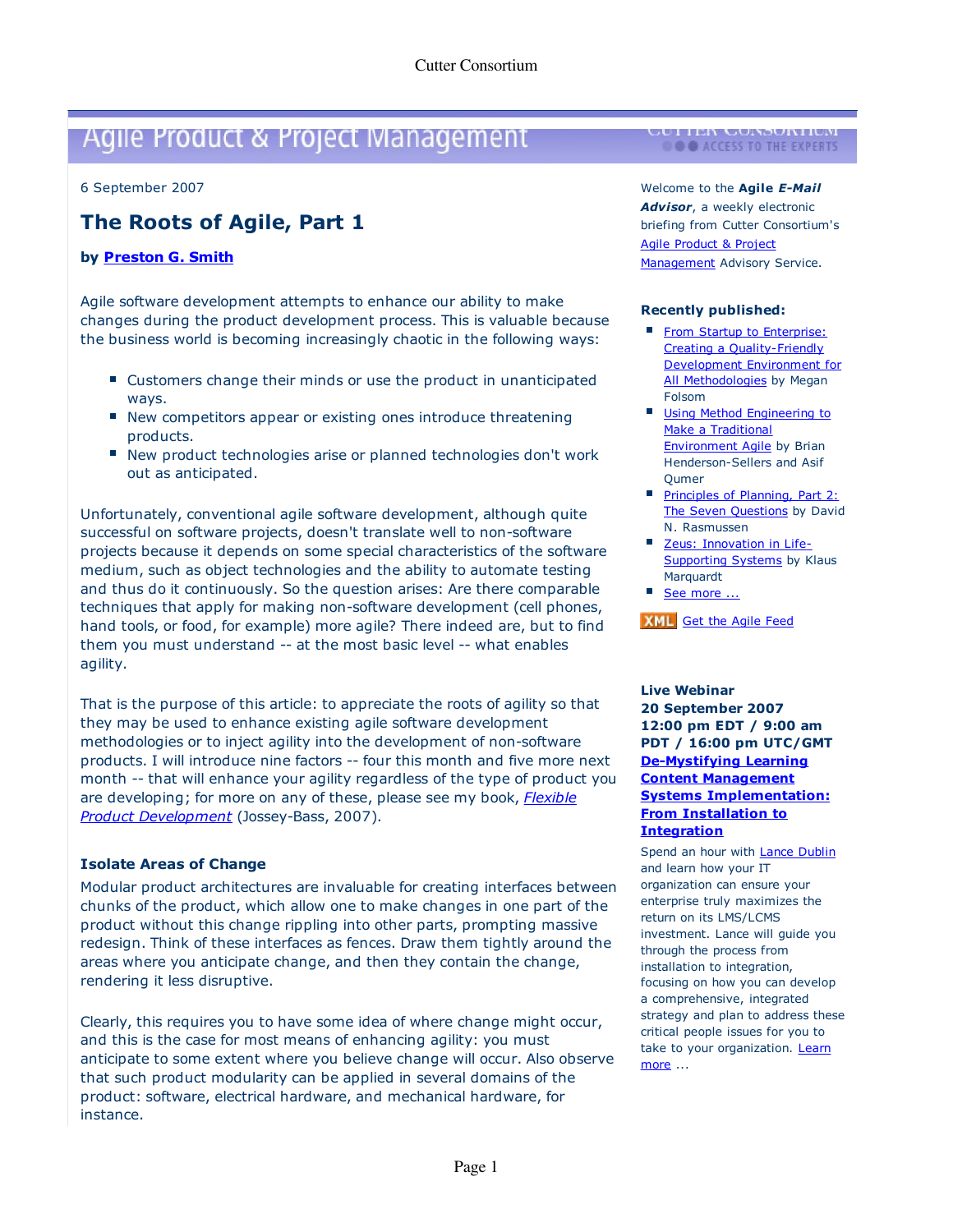#### **Develop Your Options Develop Your Options**

During a project, we inadvertently make decisions that close off options, During a project, we inadvertently make decisions that close off options, thus limiting our ability to take another route later. Consequently, agility is thus limiting our ability to take another route later. Consequently, agility is a matter of being conscious of these options, not closing them until a matter of being conscious of these options, not closing them until necessary, and actually expanding them actively. necessary, and actually expanding them actively.

There are two ways of pursuing this. One is experimentation: purposely There are two ways of pursuing this. One is experimentation: purposely exploring the design space through various types of experiments (tests, exploring the design space through various types of experiments (tests, prototypes, or simulations, for example). Through experiments, you can see prototypes, or simulations, for example). Through experiments, you can see what works and what doesn't and maybe even better understand the what works and what doesn't and maybe even better understand the underlying factors. Then you are in a stronger position when change underlying factors. Then you are in a stronger position when change happens. happens.

The other approach is a technique originated by Toyota called set-based The other approach is a technique originated by Toyota called set-based design. In it, you methodically prune areas of the design that will not work, design. In it, you methodically prune areas of the design that will not work, leaving areas -- a set of solutions, rather than a single point -- that will leaving *areas* -- a set of solutions, rather than a single point -- that will work. With these areas of feasibility known, change becomes a minor work. With these areas of feasibility known, change becomes a minor adjustment rather than a major disaster. adjustment rather than a major disaster.

#### **Delay Making Decisions Delay Making Decisions**

A related way of maintaining options is not to make a decision until A related way of maintaining options is not to make a decision until necessary -- what we call making decisions at the last responsible moment. necessary -- what we call making decisions at the *last responsible moment*. This has two desirable outcomes. First, it keeps options open longer, thus This has two desirable outcomes. First, it keeps options open longer, thus improving agility, and second, it allows you to make the decision with improving agility, and second, it allows you to make the decision with fresher, more complete information when closure is finally needed. fresher, more complete information when closure is finally needed.

This may seem obvious, but many development processes -- such as This may seem obvious, but many development processes -- such as waterfall, phased development, and related management techniques - waterfall, phased development, and related management techniques --<br>encourage making many project decisions early in order to "nail down" the project. Management feels more comfortable with a complete plan, even if project. Management feels more comfortable with a complete plan, even if some of the decisions implied in a complete plan are not yet required. some of the decisions implied in a complete plan are not yet required.

Making decisions at the last responsible moment is not procrastination; in Making decisions at the last responsible moment is not procrastination; in fact, it is the opposite. Rather than the relatively lazy approach of fact, it is the opposite. Rather than the relatively lazy approach of procrastinating, the last responsible moment approach is a proactive one of procrastinating, the last responsible moment approach is a proactive one of scheduling the decision and proceeding to collect information that will be scheduling the decision and proceeding to collect information that will be needed to make it when its time comes. In addition, the last responsible needed to make it when its time comes. In addition, the last responsible moment is not the best approach for handling certain decisions. moment is not the best approach for handling certain decisions.

### **Enhance Communication Enhance Communication**

When there is no change during a project, one has the luxury of When there is no change during a project, one has the luxury of documenting the entire project, communicating it once to everyone documenting the entire project, communicating it once to everyone involved, and then working to this plan. Changes in plans require not only involved, and then working to this plan. Changes in plans require not only re-communicating these changes but also additional communication to re-communicating these changes but also additional communication to ensure that each player knows about the changes others are making and to ensure that each player knows about the changes others are making and to indicate the possibility of future changes so that people are not blindsided indicate the possibility of future changes so that people are not blindsided by them. by them.

Consequently, a project operating in a turbulent environment will require Consequently, a project operating in a turbulent environment will require far more communication, more accurate communication, and faster far more communication, more accurate communication, and faster response in communicating. Adding additional technical communication response in communicating. Adding additional technical communication

#### **Benefit from an enterprise-Benefit from an enterprisewide agile approach! wide agile approach!**

The new Cutter Consortium report The new Cutter Consortium report **Enterprise Agility: Enterprise Agility:**

**Overcoming the Obstacles Overcoming the Obstacles** helps you implement agile helps you implement agile approaches at the enterprise level approaches at the enterprise level of your organization to help you of your organization to help you meet changing market conditions meet changing market conditions and pursue new business and pursue new business opportunities. Learn how to opportunities. Learn how to incorporate agile methods into incorporate agile methods into your strategic planning and your strategic planning and budgeting processes. Get insight budgeting processes. Get insight into the potential barriers to into the potential barriers to large-scale agile adoption, and large-scale agile adoption, and the steps you can take to the steps you can take to overcome these challenges. Tell me more! me more!

#### **Agile Enablement Agile Enablement**

Which agile practices will bring Which agile practices will bring the greatest return on investment the greatest return on investment to your organization? Should you to your organization? Should you practice test-first design, conduct practice test-first design, conduct project chartering sessions, or project chartering sessions, or collocate your teams? Cutter's collocate your teams? Cutter's Agile Enablement engagement led Agile Enablement engagement led by Practice Director Jim by Practice Director Jim Highsmith, will help you Highsmith, will help you implement agile techniques that implement agile techniques that are right for your organization, are right for *your* organization, shorten your product development shorten your product development schedule, and increase the quality schedule, and increase the quality of the resultant product. Learn more about our five-step more about our five-step engagement. engagement.